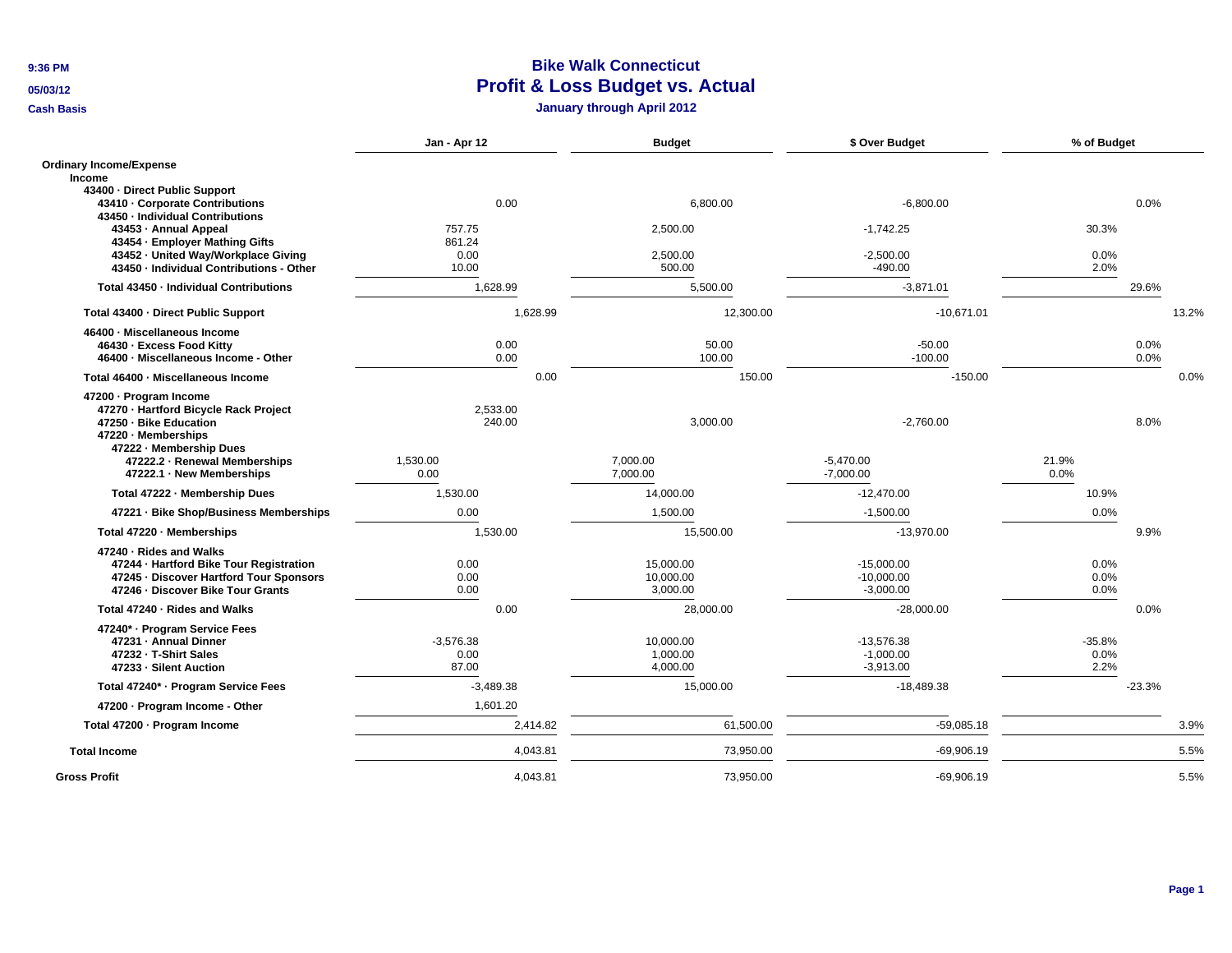**9:36 PM**

**05/03/12**

**Cash Basis**

## **Bike Walk Connecticut Profit & Loss Budget vs. Actual**

**January through April 2012**

|                                                                                                                                                                                     | Jan - Apr 12                                 | <b>Budget</b>                                                    | \$ Over Budget                                                                     | % of Budget                                  |
|-------------------------------------------------------------------------------------------------------------------------------------------------------------------------------------|----------------------------------------------|------------------------------------------------------------------|------------------------------------------------------------------------------------|----------------------------------------------|
| <b>Expense</b><br>68300 · Travel and Meetings<br>68320 · Travel<br>68310 · Conference, Convention, Meeting<br>68300 · Travel and Meetings - Other                                   | 114.00<br>325.00<br>0.00                     | 325.00                                                           | $-325.00$                                                                          | 0.0%                                         |
| Total 68300 · Travel and Meetings                                                                                                                                                   | 439.00                                       | 325.00                                                           | 114.00                                                                             | 135.1%                                       |
| 65100* Other Types of Expenses<br>65120* · Insurance - Liability, D and O                                                                                                           | 875.00                                       |                                                                  |                                                                                    |                                              |
| Total 65100* · Other Types of Expenses                                                                                                                                              | 875.00                                       |                                                                  |                                                                                    |                                              |
| 62800 · Facilities and Equipment<br>62870 - Property Insurance<br>62800 · Facilities and Equipment - Other                                                                          | 0.00<br>0.00                                 | 2,100.00<br>2,000.00                                             | $-2.100.00$<br>$-2,000.00$                                                         | 0.0%<br>0.0%                                 |
| Total 62800 - Facilities and Equipment                                                                                                                                              | 0.00                                         | 4,100.00                                                         | $-4,100.00$                                                                        | 0.0%                                         |
| 63000 · Program Services Expenses<br>63800 · Hartford Bicycle Rack Project<br>63801 - Contract Servicess                                                                            | 0.00                                         | 1,500.00                                                         | $-1,500.00$                                                                        | 0.0%                                         |
| Total 63800 - Hartford Bicycle Rack Project                                                                                                                                         | 0.00                                         | 1,500.00                                                         | $-1,500.00$                                                                        | 0.0%                                         |
| 63010 - Printing<br>63040 · Materials<br>63100 - Annual Dinner                                                                                                                      | 0.00<br>4,472.88<br>0.00                     | 500.00<br>250.00                                                 | $-500.00$<br>$-250.00$                                                             | 0.0%<br>0.0%                                 |
| 63110 - Printing<br>63130 · Supplies<br>63140 · Food and Beverages<br>63160 · Postage                                                                                               | 0.00<br>0.00<br>0.00                         | 250.00<br>4,000.00<br>250.00                                     | $-250.00$<br>$-4,000.00$<br>$-250.00$                                              | 0.0%<br>0.0%<br>0.0%                         |
| Total 63100 · Annual Dinner                                                                                                                                                         | 0.00                                         | 4,750.00                                                         | $-4,750.00$                                                                        | 0.0%                                         |
| 63300 - Hartford Tour<br>63370 · Equipment rental<br>63350 · Materials<br>$63310 \cdot \text{Printing}$<br>63320 - Outside Contract Services<br>63330 · Supplies<br>63340 · Postage | 0.00<br>0.00<br>0.00<br>0.00<br>0.00<br>0.00 | 500.00<br>2,000.00<br>2,000.00<br>2,000.00<br>1,000.00<br>500.00 | $-500.00$<br>$-2,000.00$<br>$-2,000.00$<br>$-2,000.00$<br>$-1,000.00$<br>$-500.00$ | 0.0%<br>0.0%<br>0.0%<br>0.0%<br>0.0%<br>0.0% |
| Total 63300 - Hartford Tour                                                                                                                                                         | 0.00                                         | 8,000.00                                                         | $-8,000.00$                                                                        | 0.0%                                         |
| 63400 · Bike Education<br>63406 - Printina<br>63405 - Contractural Services<br>63401 - Travel<br>$63410 \cdot$ Supplies                                                             | 0.00<br>0.00<br>0.00<br>0.00                 | 100.00<br>2,500.00<br>100.00<br>250.00                           | $-100.00$<br>$-2,500.00$<br>$-100.00$<br>$-250.00$                                 | 0.0%<br>0.0%<br>0.0%<br>0.0%                 |
| Total 63400 · Bike Education                                                                                                                                                        | 0.00                                         | 2,950.00                                                         | $-2,950.00$                                                                        | 0.0%                                         |
| 63500 · Bike to Work<br>63510 - Advertising<br>63500 - Bike to Work - Other                                                                                                         | 250.00<br>0.00                               | 500.00                                                           | $-500.00$                                                                          | 0.0%                                         |
| Total 63500 - Bike to Work                                                                                                                                                          | 250.00                                       | 500.00                                                           | $-250.00$                                                                          | 50.0%                                        |
| 63600 · Advocacy Expenses                                                                                                                                                           | 1,251.20                                     |                                                                  |                                                                                    |                                              |
| Total 63000 - Program Services Expenses                                                                                                                                             | 5,974.08                                     | 18,200.00                                                        | $-12,225.92$                                                                       | 32.8%                                        |